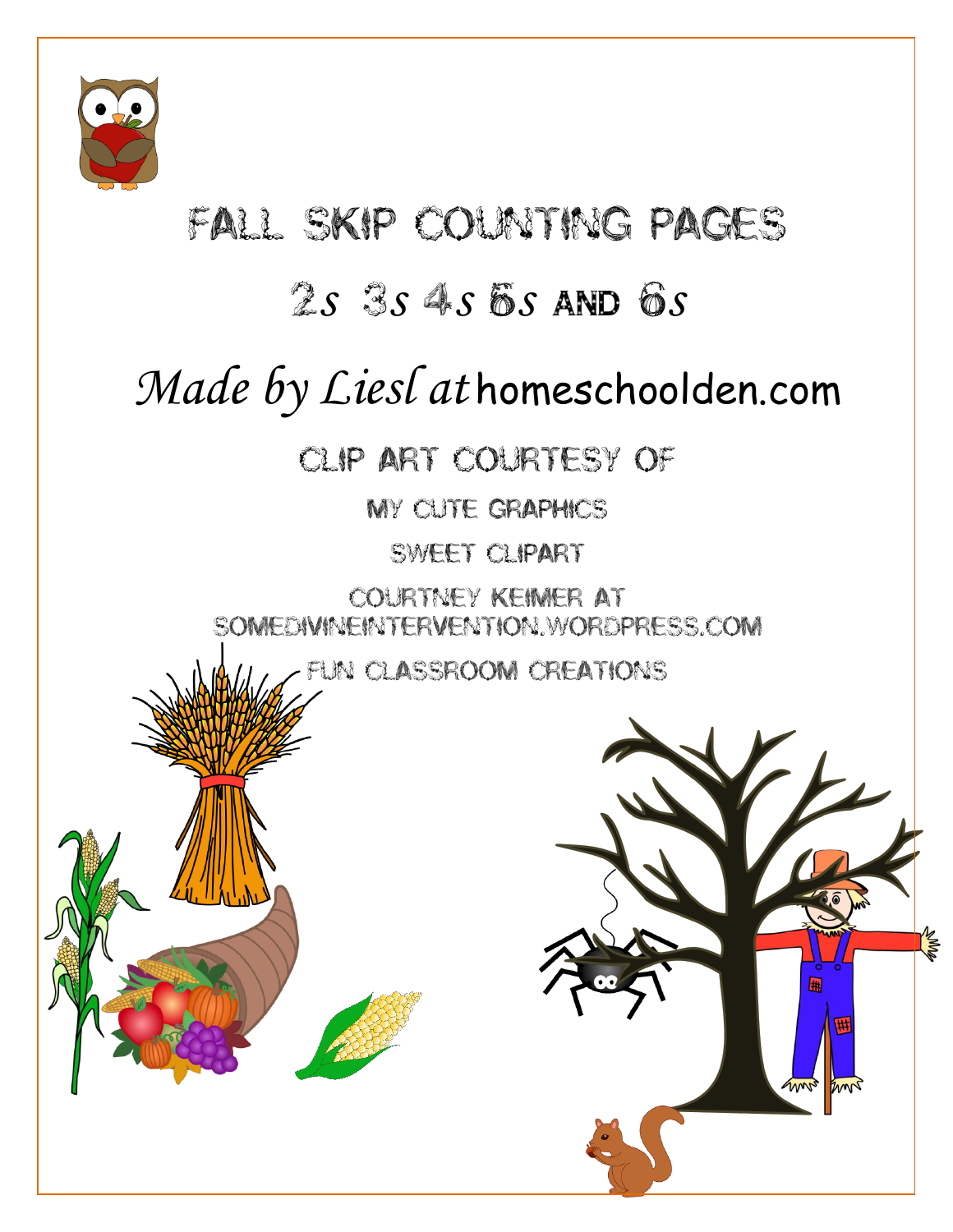FALL SKIP Counting PAGES

*Which color apple will the owl choose? Skip count by 2s in any direction (including diagonally) to 50* 

|  | 5   2   4   28   10   2   6   10   12       |  |  |                            |
|--|---------------------------------------------|--|--|----------------------------|
|  | 7 3 6 8 22 12 22 8 48                       |  |  |                            |
|  | $9   12   26   24   14   40   38   46   30$ |  |  |                            |
|  | 14 21 38 16 42 20 12 36 44                  |  |  |                            |
|  | 16 40 20 36 18 44 22 24 42                  |  |  |                            |
|  |                                             |  |  | 18 46 42 34 28 30 46 26 40 |
|  | 48 22 44 30 32 24 28 48 38                  |  |  |                            |
|  | 24 50 26 44 26 46 50 36 22                  |  |  |                            |

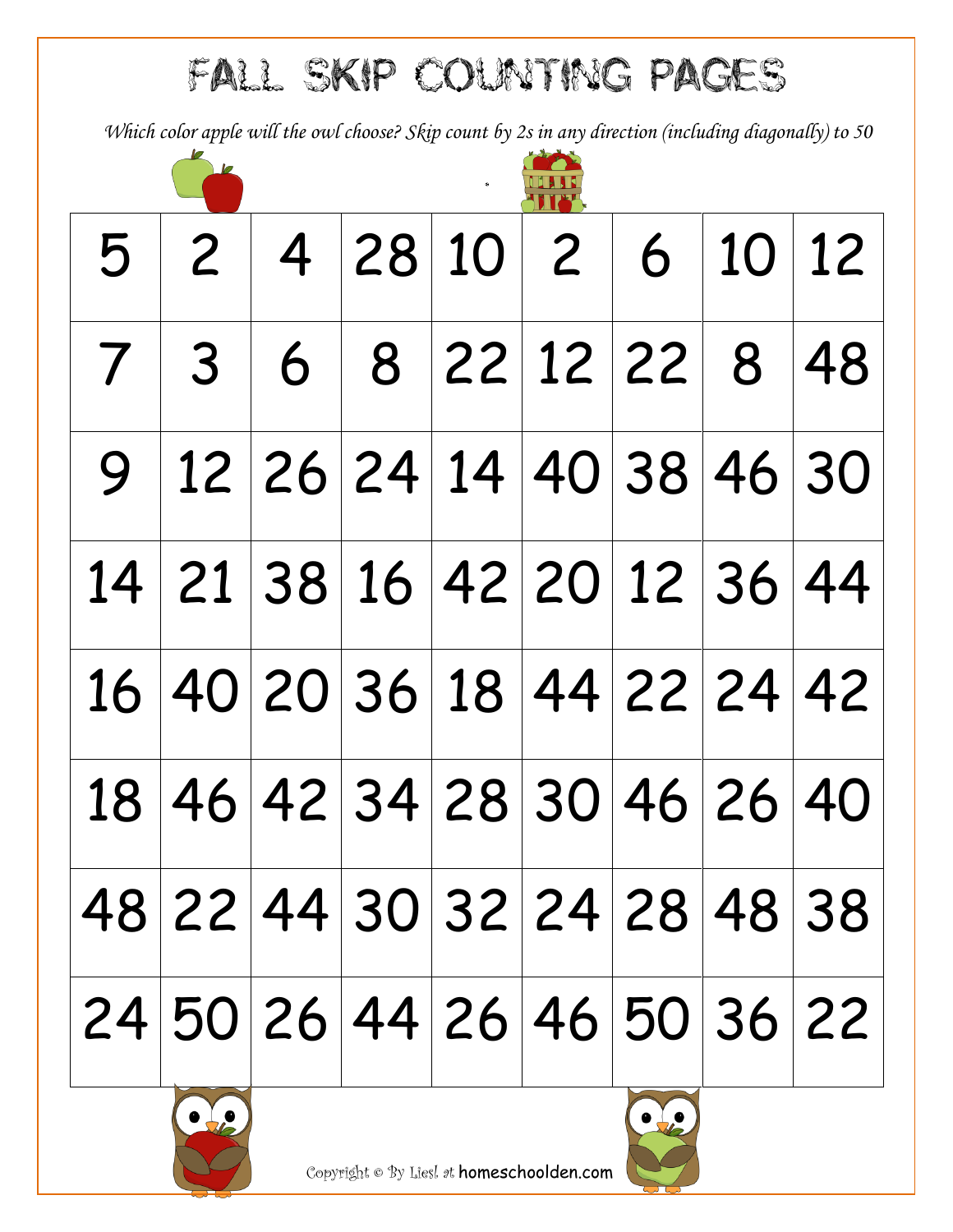### FALL SKIP Counting PAGES

*What's hiding behind the tree? Skip in any direction (including diagonally) count by 3s.*

|                |  |  | 3   12   6   4   2   6   12   3   15                                                             |                 |  |
|----------------|--|--|--------------------------------------------------------------------------------------------------|-----------------|--|
|                |  |  | 30   9   8   21   9   5   21   6   12                                                            |                 |  |
|                |  |  | 15   12   24   12   7   10   9   11   15                                                         |                 |  |
|                |  |  | 18   21   15   27   13   15   12   21   18                                                       |                 |  |
|                |  |  | $\mid$ 24 $\mid$ 12 $\mid$ 30 $\mid$ 21 $\mid$ 18 $\mid$ 30 $\mid$ 24 $\mid$ 12 $\mid$ 15 $\mid$ |                 |  |
|                |  |  | 33   9   24   12   27   24   18   27   3                                                         |                 |  |
|                |  |  | 6 27 21 30 15 21 30 6 9                                                                          |                 |  |
| 3 <sup>1</sup> |  |  | 33 30 24 18 27 15 33 12                                                                          | <b>CAN BASE</b> |  |





Copyright © By Liesl at homeschoolden.com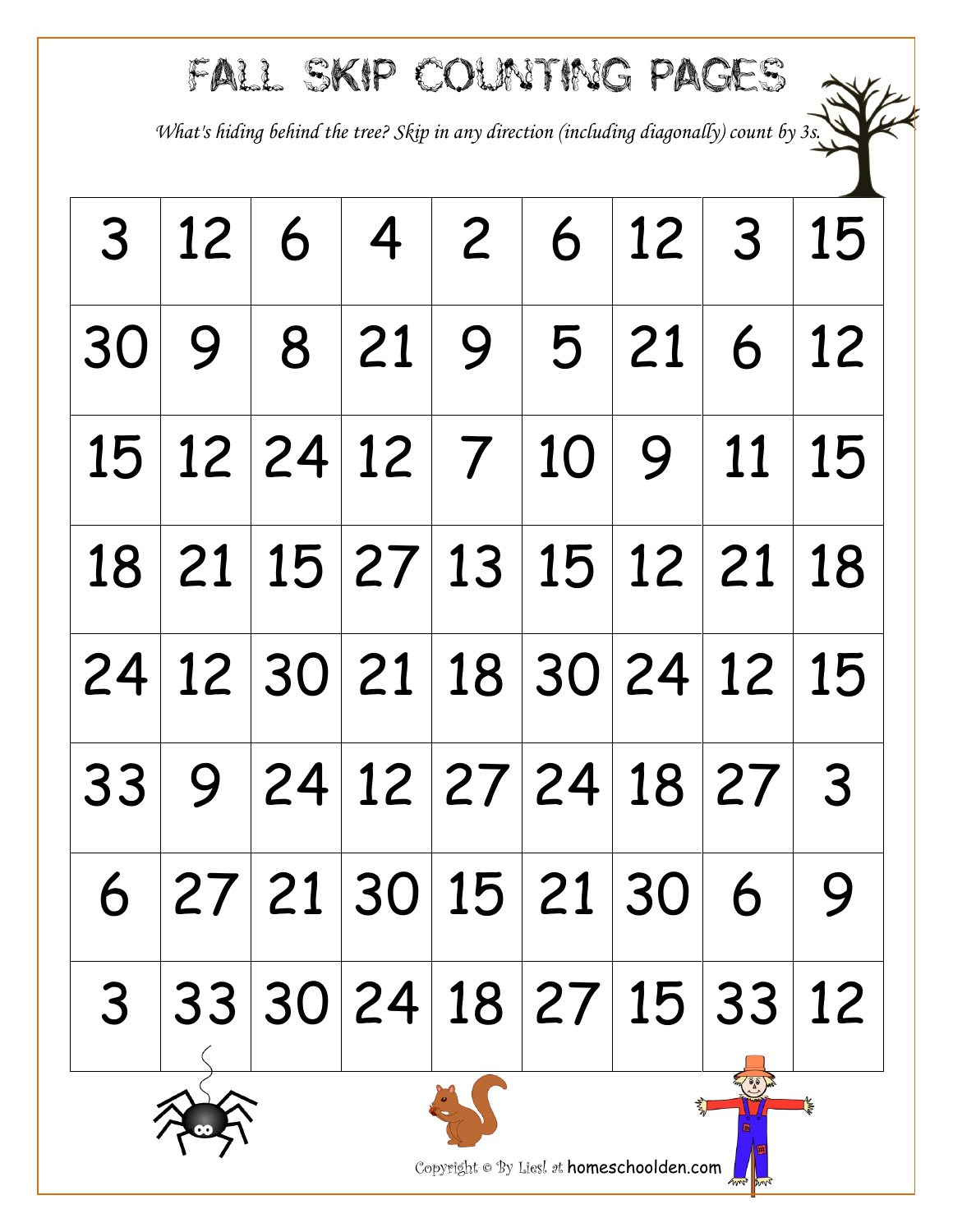| FALL SKIP COLATING PAGES<br>What's for lunch today? Skip count by 4s. |                            |             |          |  |                   |    |       |                                            |  |  |
|-----------------------------------------------------------------------|----------------------------|-------------|----------|--|-------------------|----|-------|--------------------------------------------|--|--|
| 8                                                                     |                            | $12 \mid 4$ |          |  | 15 5 10 6         |    | 4     | 18                                         |  |  |
| 16                                                                    |                            |             |          |  | 16 10 8 40 30     | 8  | 10    | 16                                         |  |  |
| 20                                                                    |                            |             |          |  | 12 15 26 12 5     | 18 | 12 50 |                                            |  |  |
| 50                                                                    |                            |             |          |  | 18 22 16 28 26 12 |    | 8     | 28                                         |  |  |
| 28                                                                    |                            |             | 16 18 20 |  | 4 32 4            |    | 32    | 12                                         |  |  |
|                                                                       |                            |             |          |  |                   |    |       | 36 40 34 24 50 30 24 36 16                 |  |  |
|                                                                       |                            |             |          |  |                   |    |       | 40 28 28 30 36 60 16 22 40                 |  |  |
|                                                                       |                            |             |          |  |                   |    |       | 70   44   90   32   40   44   20   44   20 |  |  |
|                                                                       | $\rightarrow$ the delighed |             |          |  |                   |    |       |                                            |  |  |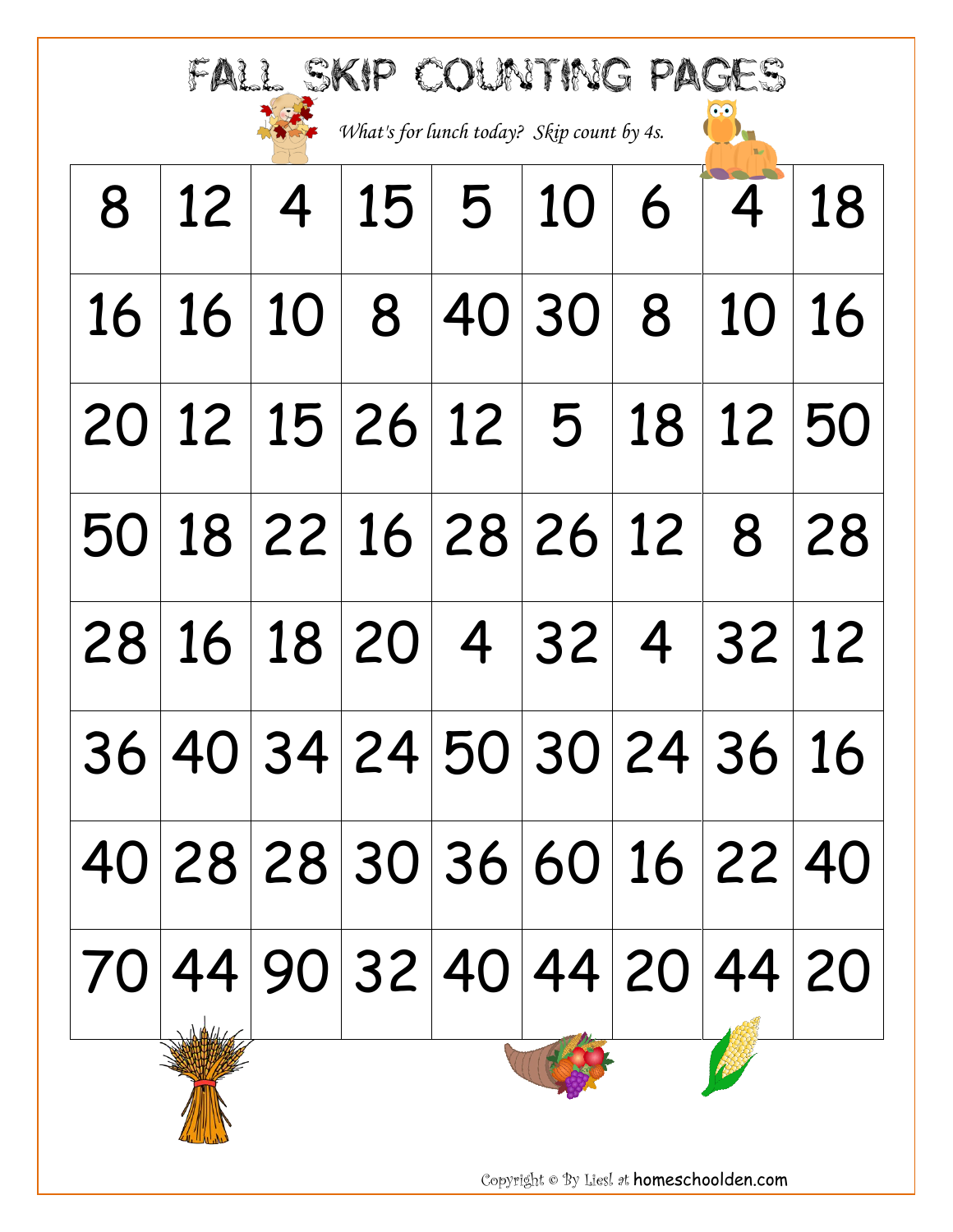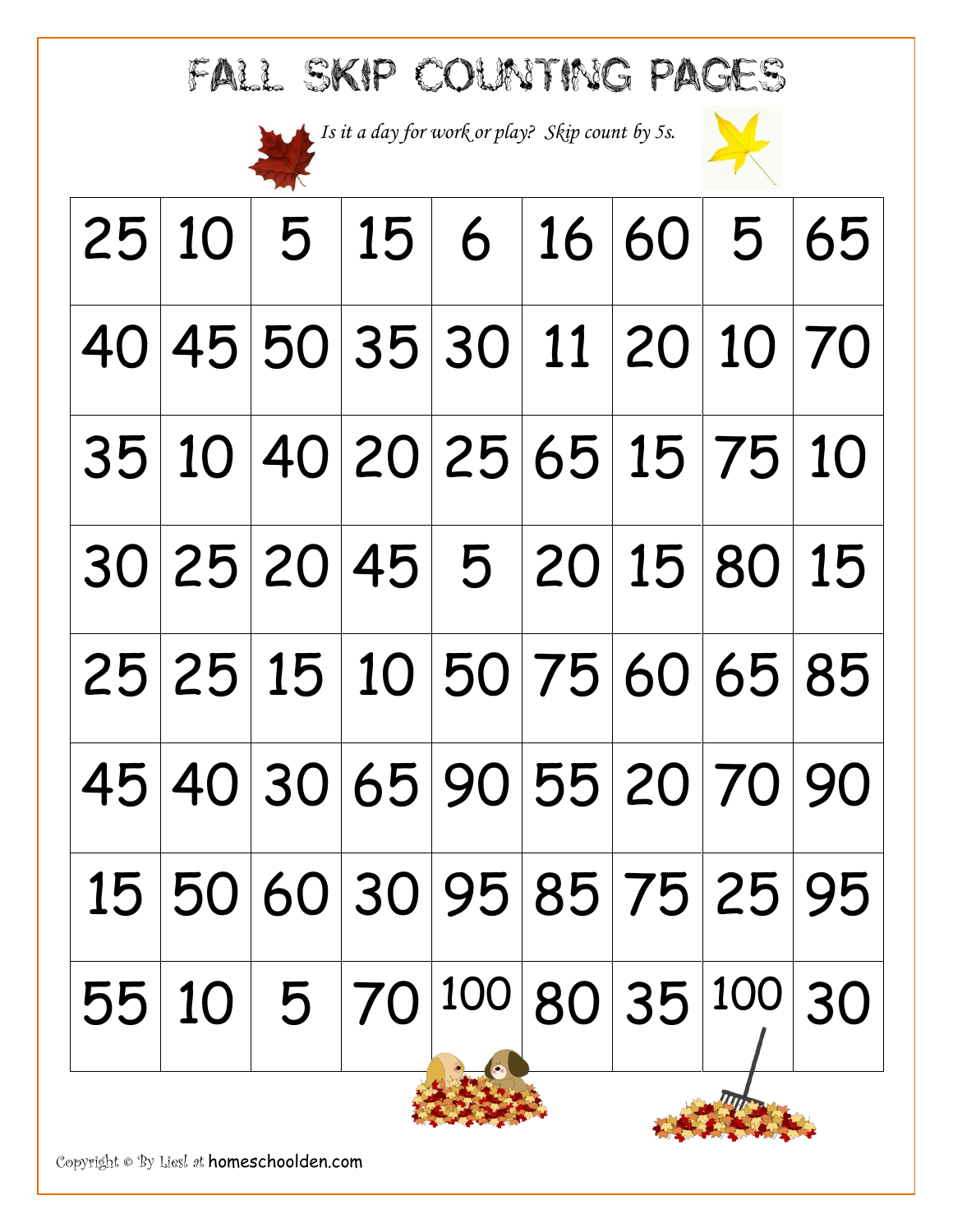| What are we collecting in our basket today? Skip count by 6s<br>12 21 6 48 12 42 6<br>30<br>24 27 18 54 18 42 22 12 30<br>36 12 33 24 66 36 18 36 54<br>32 21 30 60 48 24 12 66 48<br>60 36 56 30<br>44 60<br>42 18<br>48<br>66 42 44 48 38 36 56 54 56<br> 30 36 50 60 54 48 42 60 44 <br> 48 54 42 66 18 46 52 12 66 | FALL SKIP COUNTING PAGES |  |  |  |  |  |  |  |    |  |  |
|------------------------------------------------------------------------------------------------------------------------------------------------------------------------------------------------------------------------------------------------------------------------------------------------------------------------|--------------------------|--|--|--|--|--|--|--|----|--|--|
|                                                                                                                                                                                                                                                                                                                        |                          |  |  |  |  |  |  |  |    |  |  |
|                                                                                                                                                                                                                                                                                                                        |                          |  |  |  |  |  |  |  | 24 |  |  |
|                                                                                                                                                                                                                                                                                                                        |                          |  |  |  |  |  |  |  |    |  |  |
|                                                                                                                                                                                                                                                                                                                        |                          |  |  |  |  |  |  |  |    |  |  |
|                                                                                                                                                                                                                                                                                                                        |                          |  |  |  |  |  |  |  |    |  |  |
|                                                                                                                                                                                                                                                                                                                        |                          |  |  |  |  |  |  |  |    |  |  |
|                                                                                                                                                                                                                                                                                                                        |                          |  |  |  |  |  |  |  |    |  |  |
|                                                                                                                                                                                                                                                                                                                        |                          |  |  |  |  |  |  |  |    |  |  |
|                                                                                                                                                                                                                                                                                                                        |                          |  |  |  |  |  |  |  |    |  |  |

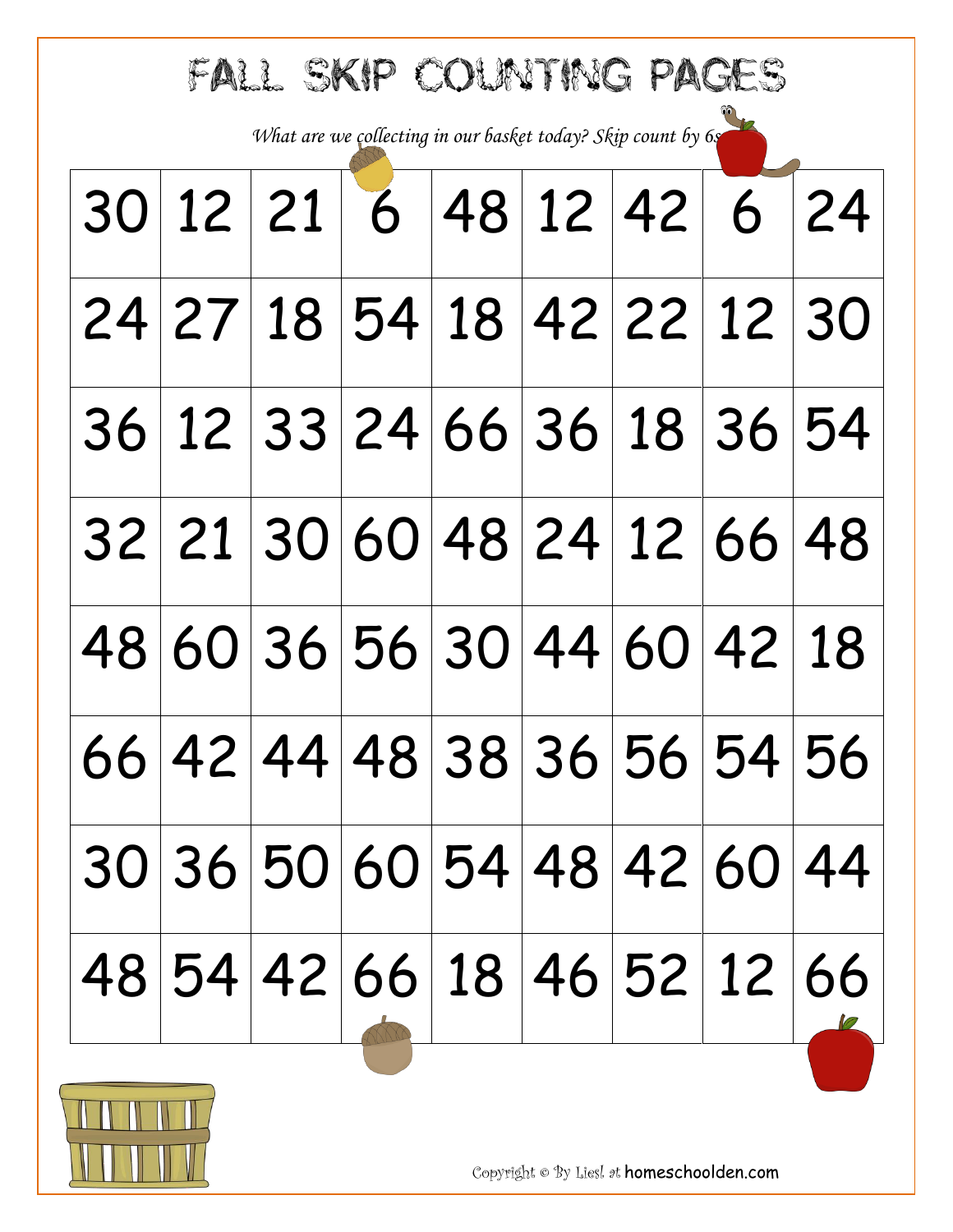### SKIP COUNTING PAGES

*Skip count by 2s.*

|                                                                                                  |  |  |  | 18   12   8   20   22   14   28   2   30   |
|--------------------------------------------------------------------------------------------------|--|--|--|--------------------------------------------|
| $\mid 16 \mid 6 \mid 16 \mid 14 \mid 10 \mid 8 \mid 22 \mid 4 \mid 32 \mid$                      |  |  |  |                                            |
| $\mid$ 20 $\mid$ 12 $\mid$ 18 $\mid$ 12 $\mid$ 24 $\mid$ 26 $\mid$ 6 $\mid$ 34 $\mid$ 48 $\mid$  |  |  |  |                                            |
| 22 21 20 48 52 50 12 46 36                                                                       |  |  |  |                                            |
|                                                                                                  |  |  |  | 42   24   44   22   24   32   30   38   44 |
| $\mid$ 44 $\mid$ 40 $\mid$ 26 $\mid$ 36 $\mid$ 34 $\mid$ 26 $\mid$ 28 $\mid$ 34 $\mid$ 40 $\mid$ |  |  |  |                                            |
| 46   48   38   30   26   48   32   42   16                                                       |  |  |  |                                            |
|                                                                                                  |  |  |  | 28 50 30 32 50 28 46 18 20                 |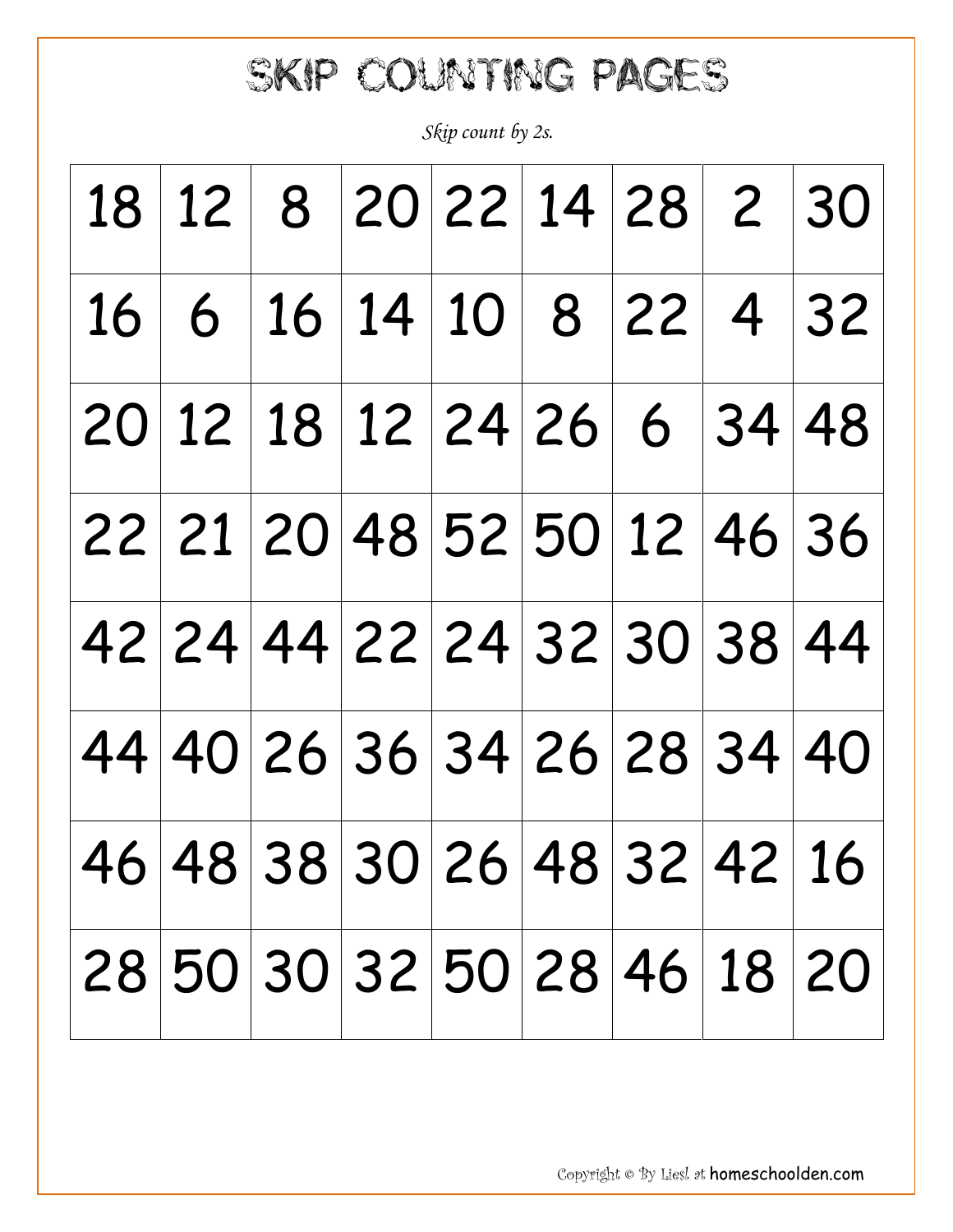FSKIP Counting PAGES

*Skip count by 5s.*

|  |  | 5   12   30   20   25   70   55   5   10 |        |  |
|--|--|------------------------------------------|--------|--|
|  |  | 70 10 15 65 30 60 22 50 45               |        |  |
|  |  | 75 12 40 35 50 75 60 80 40               |        |  |
|  |  | 80 21 35 45 65 55 12 65 35               |        |  |
|  |  | 65 85 40 60 85 15 70 85 30               |        |  |
|  |  | 90 50 45 90 80 75 20 25 90               |        |  |
|  |  | 55 95 35 30 95 20 15 95 75               |        |  |
|  |  | 100 40 55 95 25 100 10                   | 100 80 |  |